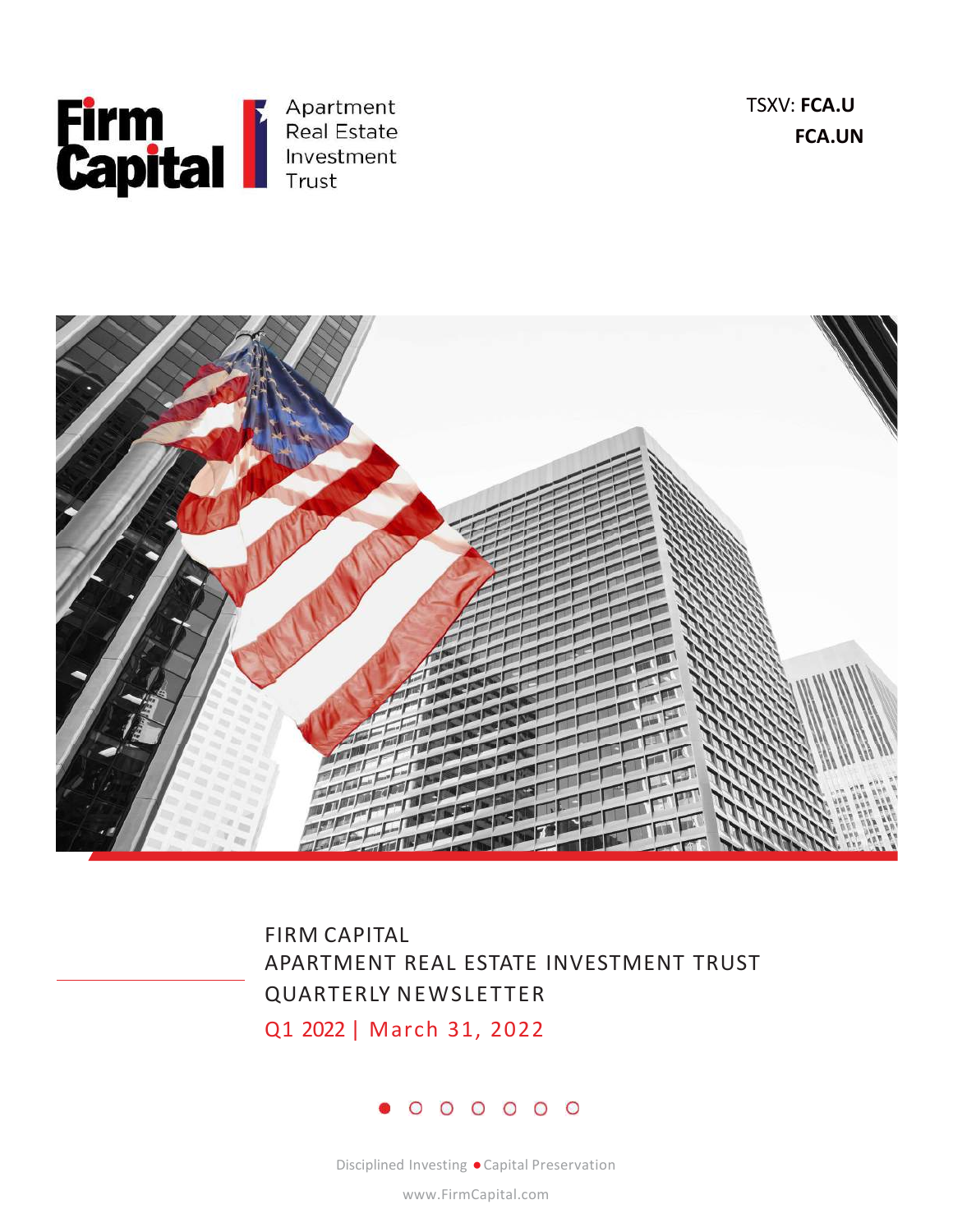

|                                                                                                                                                                                                                                                                                                                                                                                                                              |                            | <b>KEY METRICS</b> |                                                                         |                                 |                                                                |
|------------------------------------------------------------------------------------------------------------------------------------------------------------------------------------------------------------------------------------------------------------------------------------------------------------------------------------------------------------------------------------------------------------------------------|----------------------------|--------------------|-------------------------------------------------------------------------|---------------------------------|----------------------------------------------------------------|
|                                                                                                                                                                                                                                                                                                                                                                                                                              | <b>TRADING HIGHLIGHTS</b>  |                    |                                                                         | Q1/2022 FINANCIAL HIGHLIGHTS    |                                                                |
| Exchange/Tickers                                                                                                                                                                                                                                                                                                                                                                                                             | TSXV: FCA.U (USD\$)        |                    | Portfolio Size                                                          |                                 | \$194.3 million                                                |
|                                                                                                                                                                                                                                                                                                                                                                                                                              | FCA.UN (CAD\$)             |                    | Quarterly Distribution/Unit                                             |                                 | USD\$0.0615                                                    |
| Distribution Yield (1)                                                                                                                                                                                                                                                                                                                                                                                                       | Approximately 3.9%         |                    |                                                                         |                                 | (effective Q2/2022)                                            |
| Units Issued                                                                                                                                                                                                                                                                                                                                                                                                                 | Approximately 7.6 million  |                    | NAV/Unit                                                                |                                 | USD\$10.04                                                     |
| Market Capitalization (1)                                                                                                                                                                                                                                                                                                                                                                                                    | USD\$47.5 million          |                    | CAGR Q3/2017 to Q1/2022                                                 |                                 | 10.1%                                                          |
| Stock Price (1)                                                                                                                                                                                                                                                                                                                                                                                                              | USD\$6.25/Unit for FCA.U & |                    |                                                                         | Leverage (excluding debentures) | 36.5%                                                          |
| CAD\$7.60/Unit for FCA.UN                                                                                                                                                                                                                                                                                                                                                                                                    |                            |                    | <b>AFFO Payout Ratio</b>                                                |                                 | 101%                                                           |
| $(1)$ As at May 13, 2022                                                                                                                                                                                                                                                                                                                                                                                                     |                            |                    | <b>FCA REIT'S INVESTMENT STRATEGY</b>                                   |                                 |                                                                |
| Firm Capital Apartment Real Estate Investment Trust ("FCA REIT") is a U.S. focused real estate investment entity that targets balanced<br>growth and income returns, including a unique blend of common equity returns (targeted at +20%), preferred equity returns (targeted<br>at +8%), and preferred capital lending returns (targeted at +12%), executed through the following investment plan and funding<br>structure: |                            |                    |                                                                         |                                 |                                                                |
| <b>Wholly-Owned</b><br><b>Real Estate Investments</b><br>(Long-Term)                                                                                                                                                                                                                                                                                                                                                         |                            |                    | <b>Joint Venture</b><br><b>Real Estate Investments</b><br>(Medium-Term) |                                 | <b>Preferred Capital</b><br><b>Investments</b><br>(Short-Term) |

# Q1/2022 FINANCIAL HIGHLIGHTS

| Portfolio Size                  | \$194.3 million                    |
|---------------------------------|------------------------------------|
| Quarterly Distribution/Unit     | USD\$0.0615<br>(effective Q2/2022) |
| NAV/Unit                        | USD\$10.04                         |
| CAGR Q3/2017 to Q1/2022         | 10.1%                              |
| Leverage (excluding debentures) | 36.5%                              |
| AFFO Payout Ratio               | 101%                               |

# FCA REIT'S INVESTMENT STRATEGY

| <b>Wholly-Owned</b><br><b>Real Estate Investments</b><br>(Long-Term)                                  | <b>Joint Venture</b><br><b>Real Estate Investments</b><br>(Medium-Term)                                                                                                                                                                     | <b>Preferred Capital</b><br><b>Investments</b><br>(Short-Term)                                        |
|-------------------------------------------------------------------------------------------------------|---------------------------------------------------------------------------------------------------------------------------------------------------------------------------------------------------------------------------------------------|-------------------------------------------------------------------------------------------------------|
|                                                                                                       | <b>INVESTMENT PLAN</b>                                                                                                                                                                                                                      |                                                                                                       |
| Buy and hold stabilized property and take<br>advantage of premium market rents.                       | Buy property with experienced local JV<br>1.<br>partner;<br>Adapt value-add program; and<br>2.<br>3. When the opportunity arises buyout JV<br>partner's stake in medium term to<br>wholly-owned<br>increase<br>position<br>in<br>portfolio. | Preferred Capital loan investment at a 10% to<br>12% rate for short-term period.                      |
|                                                                                                       | <b>ACQUISITION &amp; LOAN FUNDING STRUCTURE</b>                                                                                                                                                                                             |                                                                                                       |
| <b>New Conventional First Mortgage</b><br><b>Typically Fannie Mae/Freddie Mac</b><br>(65% to 75% LTV) | <b>New Conventional First Mortgage</b><br><b>Typically Fannie Mae/Freddie Mac</b><br>(65% to 75% LTV)                                                                                                                                       | <b>New Conventional First Mortgage</b><br><b>Typically Fannie Mae/Freddie Mac</b><br>(65% to 75% LTV) |
| Equity<br><b>FCA REIT</b><br>(100% remaining equity)                                                  | <b>Preferred Equity</b><br><b>FCA REIT</b><br>$(*8% rate)$                                                                                                                                                                                  | <b>Preferred Capital Loan</b><br><b>FCA REIT</b><br>$(^{212\%}$ rate)                                 |
|                                                                                                       | <b>Common Equity</b><br><b>Common Equity</b><br><b>FCA REIT</b><br><b>Joint Venture Partner</b><br>(50% remaining equity)<br>(50% remaining equity)                                                                                         | Equity<br><b>Borrower</b><br>(100% remaining equity)                                                  |
| Apartment<br><b>Real Estate</b><br>Investment<br>Trust                                                | $\bigcirc$<br>Disciplined Investing . Capital Preservation                                                                                                                                                                                  | $\overline{2}$                                                                                        |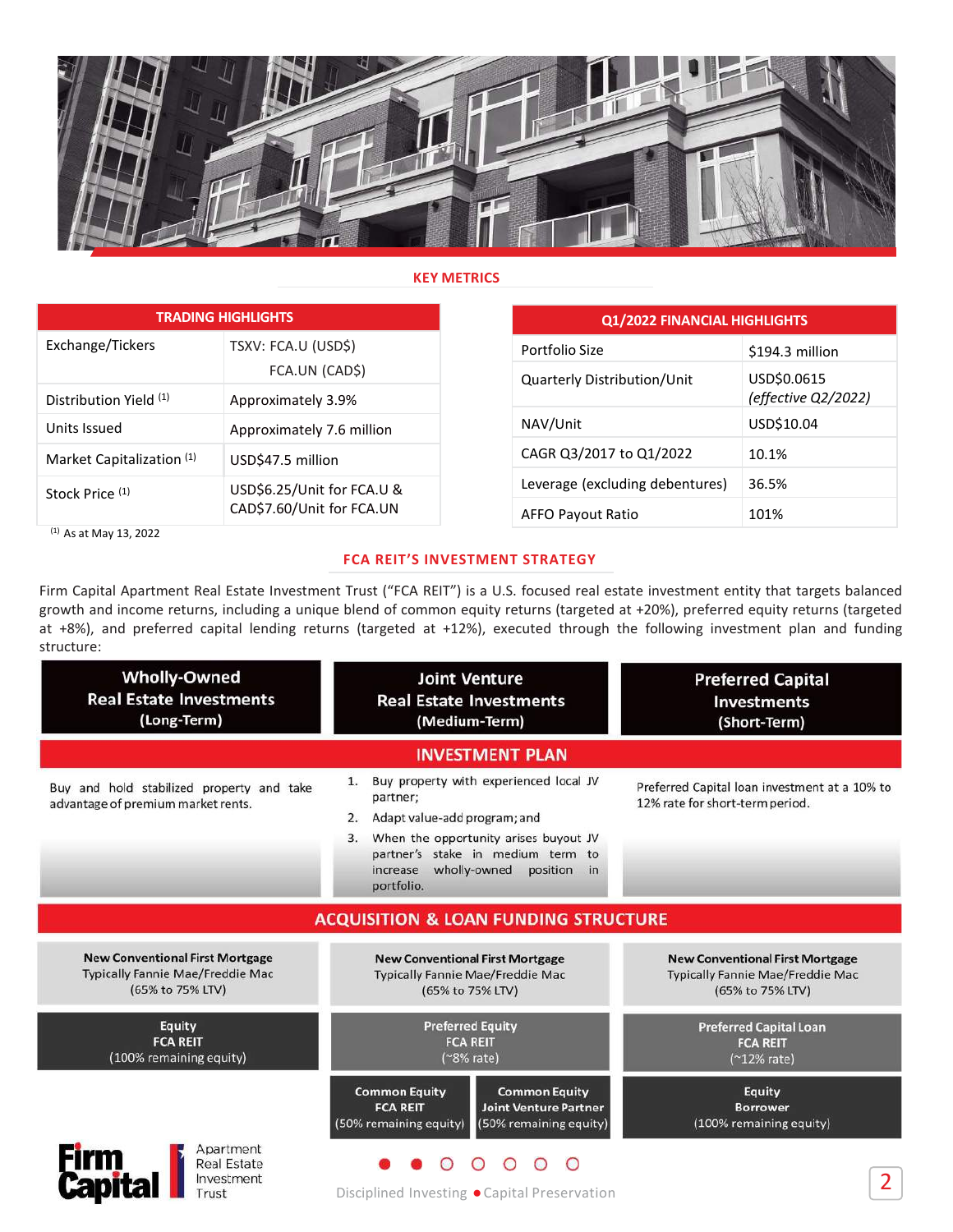

| Preferred & Common Equity (wholly-owned and joint venture real estate)<br>$\bullet$<br>Investments in 63 Multi-Family Residential Properties with 1,846 units in seven<br><b>Unique Blend of</b><br>different U.S. States<br><b>Underlying Assets</b><br>Preferred Capital Investments on 8 Multi-Family Residential Properties with 1,405<br>٠<br>Residential units in New York & Houston<br>Management Team & Board Members have ownership interest of 28.0% of the<br>outstanding Trust Units issued and their known institutional investors & affiliates<br><b>Alignment of Interests</b><br>control an additional 18.1% of the outstanding Trust Units issued<br>Strategically diversified by geography (across 7 U.S. states) and investment type<br>(blend of income producing real estate investments & short-term mortgage<br><b>Strategic Portfolio Diversification</b><br>investments)<br>Quarterly distributions of USD\$0.0615/Unit (an increase of 9.3% from Q1/2018)<br>$\bullet$<br>NAV increased by a +10.1% Compounded Annual Growth Rate from USD\$7.85/Unit<br><b>Compelling Investment Metrics</b><br>$\bullet$<br>(CAD \$9.80/Unit) in Q3/2017 to USD\$10.04/Unit (CAD \$12.54/Unit) in Q1/2022<br>& Attractive Growth<br>2020 & 2021 distributions qualified for 100% Return of Capital<br>$\bullet$<br>Full capital stack investment model targets balanced growth and income returns to<br><b>Disciplined Philosophy for</b><br>FCA REIT, including mix of common equity returns (targeted at >20%), preferred<br>equity returns (targeted at >8%), and preferred capital lending returns (targeted at<br><b>Growth &amp; Income</b><br>$>12\%)$<br><b>Compelling Valuation Metrics</b><br>Trades at a significant discount to its multi-residential REIT peers<br>٠<br>TSXV: FCA.U (for \$USD) & TSXV: FCA.UN (for \$CAD)<br>$\bullet$<br><b>Trades on</b><br>USD\$6.25/Unit (for FCA.U) & CAD\$7.60/Unit (for FCA.UN)<br>$\bullet$<br><b>TSX Venture Exchange</b><br>Market Capitalization: USD\$47.5 Million<br>٠<br>Units Issued: Approximately 7.6 million<br>(As at May 13, 2022)<br>$\bullet$<br>Yield: 3.9%<br>$\bullet$<br>Apartment |                                             |                      |
|------------------------------------------------------------------------------------------------------------------------------------------------------------------------------------------------------------------------------------------------------------------------------------------------------------------------------------------------------------------------------------------------------------------------------------------------------------------------------------------------------------------------------------------------------------------------------------------------------------------------------------------------------------------------------------------------------------------------------------------------------------------------------------------------------------------------------------------------------------------------------------------------------------------------------------------------------------------------------------------------------------------------------------------------------------------------------------------------------------------------------------------------------------------------------------------------------------------------------------------------------------------------------------------------------------------------------------------------------------------------------------------------------------------------------------------------------------------------------------------------------------------------------------------------------------------------------------------------------------------------------------------------------------------------------------------------------------------------------------------------------------------------------------------------------------------------------------------------------------------------------------------------------------------------------------------------------------------------------------------------------------------------------------------------------------------------------------------------------------------------------------------------------------------------|---------------------------------------------|----------------------|
|                                                                                                                                                                                                                                                                                                                                                                                                                                                                                                                                                                                                                                                                                                                                                                                                                                                                                                                                                                                                                                                                                                                                                                                                                                                                                                                                                                                                                                                                                                                                                                                                                                                                                                                                                                                                                                                                                                                                                                                                                                                                                                                                                                        | <b>INVESTMENT HIGHLIGHTS</b>                |                      |
|                                                                                                                                                                                                                                                                                                                                                                                                                                                                                                                                                                                                                                                                                                                                                                                                                                                                                                                                                                                                                                                                                                                                                                                                                                                                                                                                                                                                                                                                                                                                                                                                                                                                                                                                                                                                                                                                                                                                                                                                                                                                                                                                                                        |                                             |                      |
|                                                                                                                                                                                                                                                                                                                                                                                                                                                                                                                                                                                                                                                                                                                                                                                                                                                                                                                                                                                                                                                                                                                                                                                                                                                                                                                                                                                                                                                                                                                                                                                                                                                                                                                                                                                                                                                                                                                                                                                                                                                                                                                                                                        |                                             |                      |
|                                                                                                                                                                                                                                                                                                                                                                                                                                                                                                                                                                                                                                                                                                                                                                                                                                                                                                                                                                                                                                                                                                                                                                                                                                                                                                                                                                                                                                                                                                                                                                                                                                                                                                                                                                                                                                                                                                                                                                                                                                                                                                                                                                        |                                             |                      |
|                                                                                                                                                                                                                                                                                                                                                                                                                                                                                                                                                                                                                                                                                                                                                                                                                                                                                                                                                                                                                                                                                                                                                                                                                                                                                                                                                                                                                                                                                                                                                                                                                                                                                                                                                                                                                                                                                                                                                                                                                                                                                                                                                                        |                                             |                      |
|                                                                                                                                                                                                                                                                                                                                                                                                                                                                                                                                                                                                                                                                                                                                                                                                                                                                                                                                                                                                                                                                                                                                                                                                                                                                                                                                                                                                                                                                                                                                                                                                                                                                                                                                                                                                                                                                                                                                                                                                                                                                                                                                                                        |                                             |                      |
|                                                                                                                                                                                                                                                                                                                                                                                                                                                                                                                                                                                                                                                                                                                                                                                                                                                                                                                                                                                                                                                                                                                                                                                                                                                                                                                                                                                                                                                                                                                                                                                                                                                                                                                                                                                                                                                                                                                                                                                                                                                                                                                                                                        |                                             |                      |
|                                                                                                                                                                                                                                                                                                                                                                                                                                                                                                                                                                                                                                                                                                                                                                                                                                                                                                                                                                                                                                                                                                                                                                                                                                                                                                                                                                                                                                                                                                                                                                                                                                                                                                                                                                                                                                                                                                                                                                                                                                                                                                                                                                        |                                             |                      |
| $\overline{3}$<br>Investment<br>Disciplined Investing . Capital Preservation<br>Trust                                                                                                                                                                                                                                                                                                                                                                                                                                                                                                                                                                                                                                                                                                                                                                                                                                                                                                                                                                                                                                                                                                                                                                                                                                                                                                                                                                                                                                                                                                                                                                                                                                                                                                                                                                                                                                                                                                                                                                                                                                                                                  | <b>Firm</b><br><b>Real Estate</b><br>Capita | $\circ$ $\circ$<br>O |

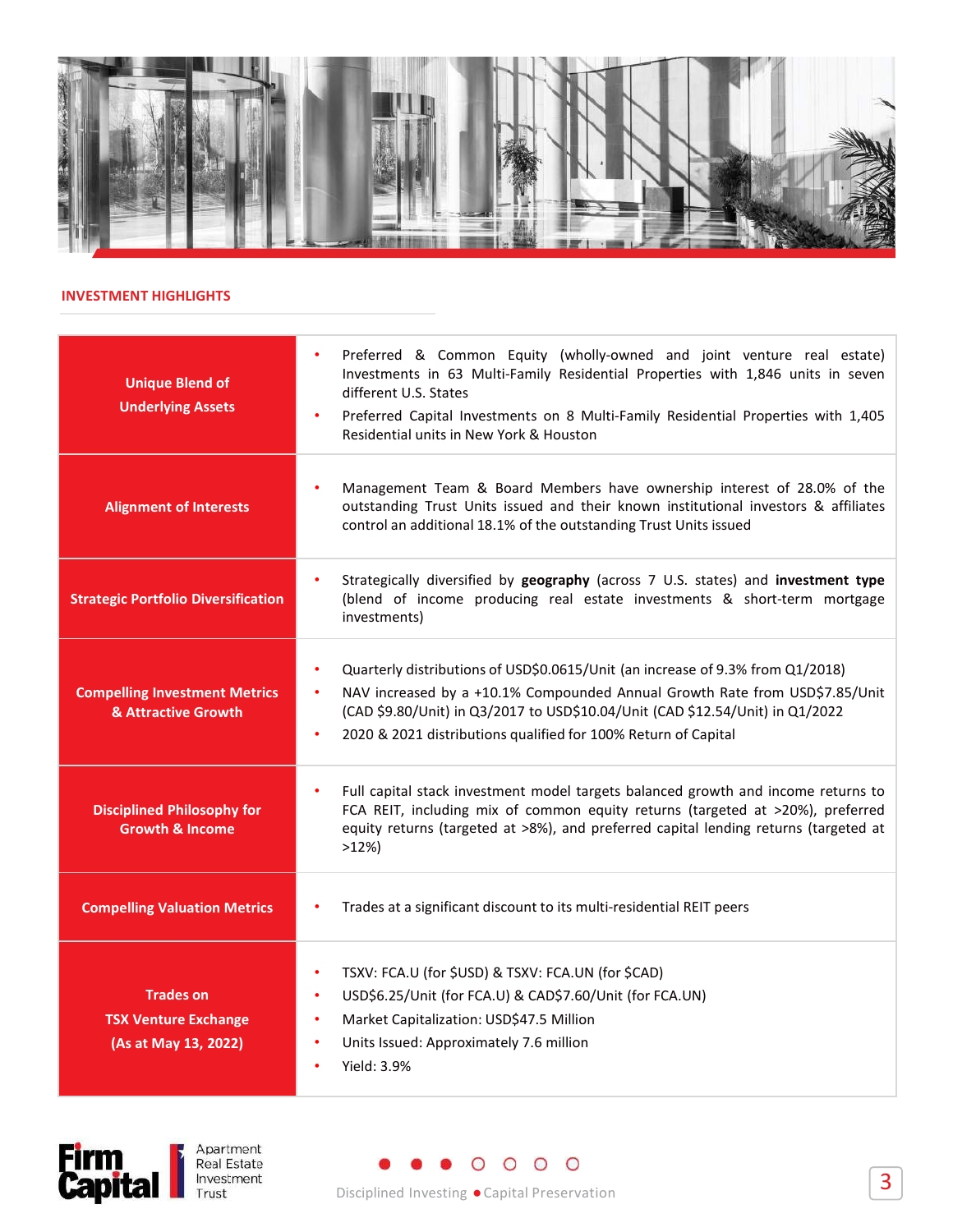

- 
- 
- 
- (subject to change based on if any asset sales)
- 
- 
- 

Trust

- 
- EXERT HIGHLIGHTS<br>
Fractive Yield and Conservative Leverage<br>
198.2021 Distributions qualified as 100% Return of Capital<br>
198.2021 Distributions expected to qualify "95%+ Return of Capital<br>
198.22 distributions expected to q **ENEFITS TOUNITHOLDERS**<br>
• Conservative Conservative Seperienced Management Team<br>
• Conservative Operating Strategy<br>
• Excused on Capital<br>
• 2020 & 2020 alteributions repeated to qualify ~95%+ Return of Capital<br>
• Corres
- 

## Total value add equals to USD\$1.24/unit or the equivalent of USD\$9.43 million of imbedded growth while delivering a distribution yield of +3.9%

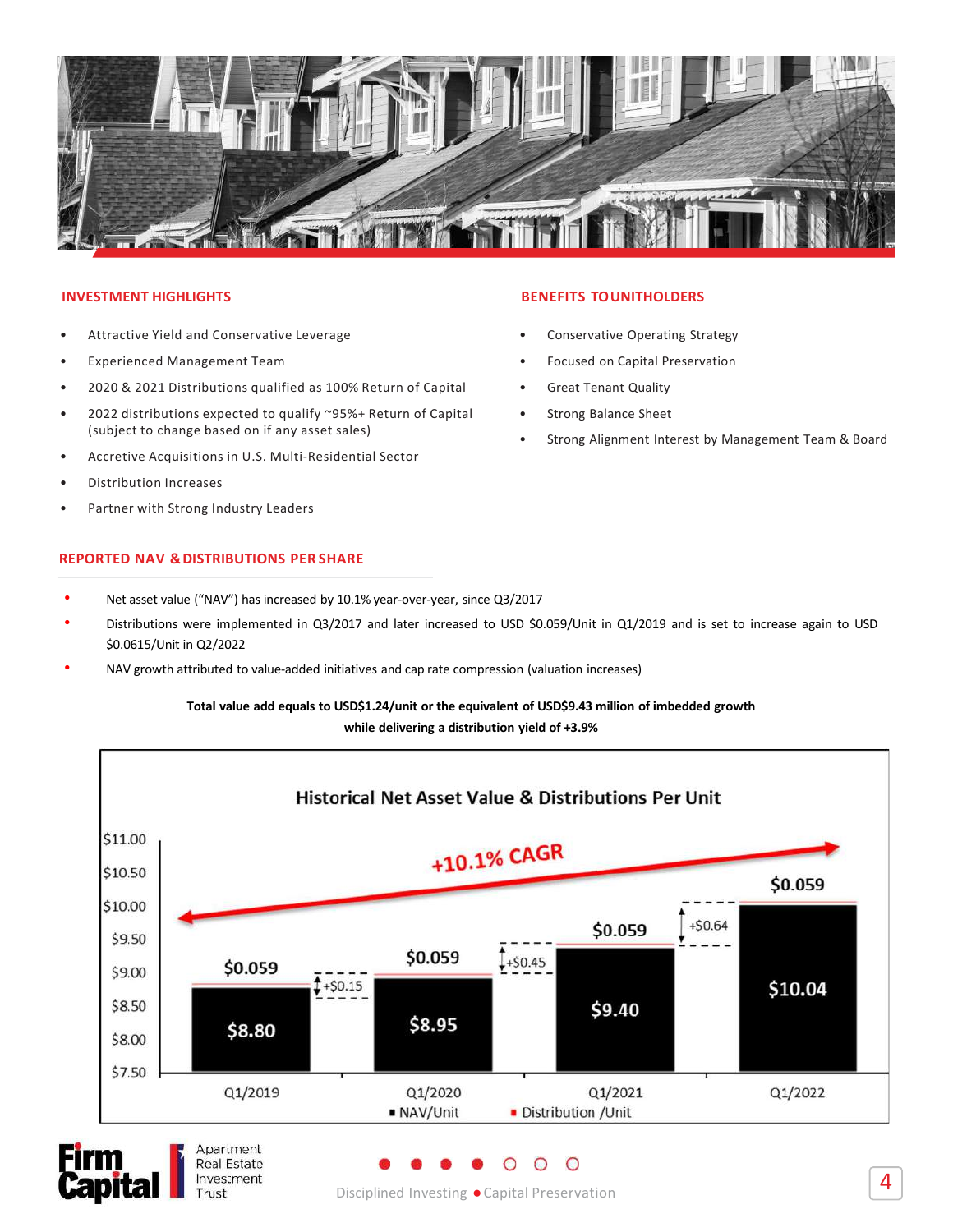

|                                                                                                                                                                                                                                                                                                                                                                                                                                                                                                                                                                                                                                           | <b>9.334</b>                          |                                       |                                       |
|-------------------------------------------------------------------------------------------------------------------------------------------------------------------------------------------------------------------------------------------------------------------------------------------------------------------------------------------------------------------------------------------------------------------------------------------------------------------------------------------------------------------------------------------------------------------------------------------------------------------------------------------|---------------------------------------|---------------------------------------|---------------------------------------|
| <b>QUARTERLY FINANCIAL HIGHLIGHTS</b>                                                                                                                                                                                                                                                                                                                                                                                                                                                                                                                                                                                                     | 12564/                                |                                       |                                       |
| In USD\$ millions, unless per unit or %<br>amounts                                                                                                                                                                                                                                                                                                                                                                                                                                                                                                                                                                                        | <b>Quarter Ended</b><br>Mar. 31, 2022 | <b>Quarter Ended</b><br>Dec. 31, 2021 | <b>Quarter Ended</b><br>Mar. 31, 2021 |
| AFFO/Unit                                                                                                                                                                                                                                                                                                                                                                                                                                                                                                                                                                                                                                 | \$0.07                                | \$0.07                                | \$0.07                                |
| NAV/Unit                                                                                                                                                                                                                                                                                                                                                                                                                                                                                                                                                                                                                                  | \$10.04                               | \$10.15                               | \$9.40                                |
| Distributions/Unit                                                                                                                                                                                                                                                                                                                                                                                                                                                                                                                                                                                                                        | \$0.06                                | \$0.06                                | \$0.06                                |
| Leverage <sup>(1)</sup>                                                                                                                                                                                                                                                                                                                                                                                                                                                                                                                                                                                                                   | 36.5%                                 | 25.2%                                 | 17.6%                                 |
| Portfolio Size <sup>(2)</sup>                                                                                                                                                                                                                                                                                                                                                                                                                                                                                                                                                                                                             | \$194.3                               | \$180.8                               | \$164.2                               |
| <b>AFFO Payout Ratio</b>                                                                                                                                                                                                                                                                                                                                                                                                                                                                                                                                                                                                                  | 101%                                  | 90%                                   | 90%                                   |
| (1) Defined as Mortgages/Investment Portfolio, where the investment Portfolio includes FCA REIT's investment properties from its<br>Wholly-Owned Investment Portfolio, its equity portion from its Joint Venture Portfolio and principal balances from its Preferred<br>and Preferred Capital Investments. The mortgage balance excludes the debt associated with the convertible debentures. Including<br>the convertible debentures the leverage as at March 31, 2022 would be 47.0%.<br>(2) Calculated including the pro-forma consolidation of its interests in the Joint Ventures Portfolio assuming proportionate<br>consolidation. |                                       |                                       |                                       |

Disciplined Investing ●Capital Preservation



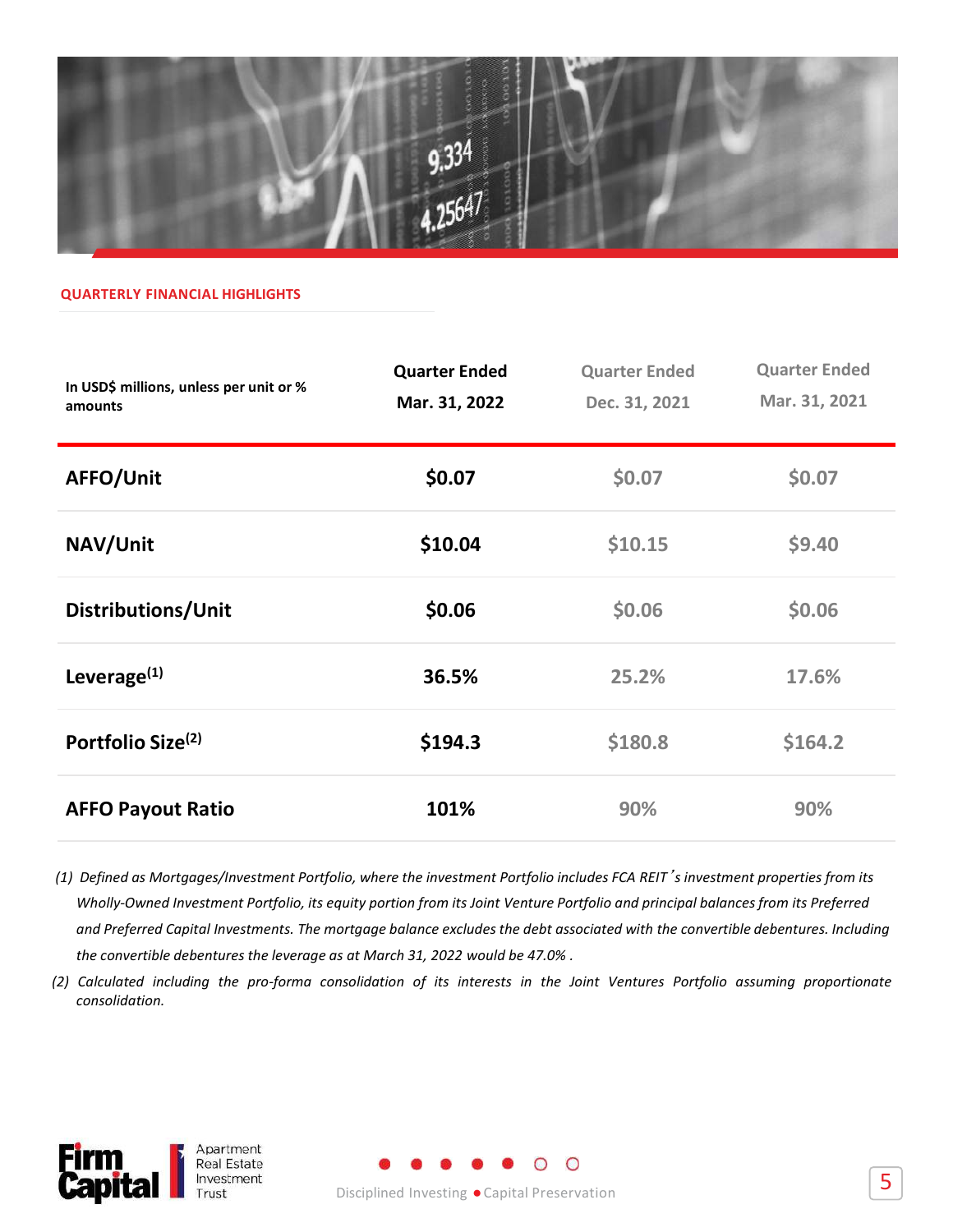### INVESTMENT PROFILE:

| <b>INVESTMENT PROFILE:</b>                                           |                                                                                                                                                                                                                                                                                                                                                        |
|----------------------------------------------------------------------|--------------------------------------------------------------------------------------------------------------------------------------------------------------------------------------------------------------------------------------------------------------------------------------------------------------------------------------------------------|
|                                                                      |                                                                                                                                                                                                                                                                                                                                                        |
| <b>WHOLLY-OWNED INVESTMENTS</b><br>(CORE MARKETS)<br>76%             | FCA REIT currently has 100% ownership interest in five wholly-owned investments<br>encumbering 16 multi-family residential properties comprised of 750 units and a<br>combined IFRS value of approximately \$111.7 million.                                                                                                                            |
| <b>JOINT VENTURE INVESTMENTS</b><br>(CORE & NON-CORE MARKETS)<br>22% | FCA REIT currently has partial ownership interests in nine joint venture investments<br>encumbering 47 multi-family residential properties comprised of 1,096 units and a<br>combined IFRS value of approximately \$32.9 million (on a proportionate consolidated<br>basis). The preferred equity returns in the JVs are approximately 8.2% per annum. |
| <b>PREFERRED CAPITAL INVESTMENTS</b><br>2%                           | FCA REIT currently has invested \$4.0 million as a syndicate partner participant in<br>preferred capital portfolios encumbering 8 multi-family residential properties comprised<br>of 1,405 units, with a 10.0% to 12.0% per annum weighted average interest rate.                                                                                     |
| <b>INVESTMENT PORTFOLIO BY GEOGRAPHY:</b>                            |                                                                                                                                                                                                                                                                                                                                                        |
|                                                                      | 72% of the portfolio is located in the U.S. Sunbelt & 28% in the U.S. Northeast                                                                                                                                                                                                                                                                        |
| Major cities which have outperformed national REIT market            |                                                                                                                                                                                                                                                                                                                                                        |
|                                                                      | Primary & secondary markets with strong demand throughout all phases of the economic cycle                                                                                                                                                                                                                                                             |
|                                                                      | Thriving urban neighborhoods with proximity to transit, population density, and strong workforce community                                                                                                                                                                                                                                             |
|                                                                      | <b>New York</b>                                                                                                                                                                                                                                                                                                                                        |
|                                                                      | FCA Share <sup>2</sup><br>Units<br>Loan Value1<br>\$12.0M<br>\$2.3M<br>130<br><b>New York</b><br>Asset Value <sup>1</sup><br>FCA Share <sup>3</sup><br><b>Units</b>                                                                                                                                                                                    |

### INVESTMENT PORTFOLIO BY GEOGRAPHY:

- 
- 
- 
-